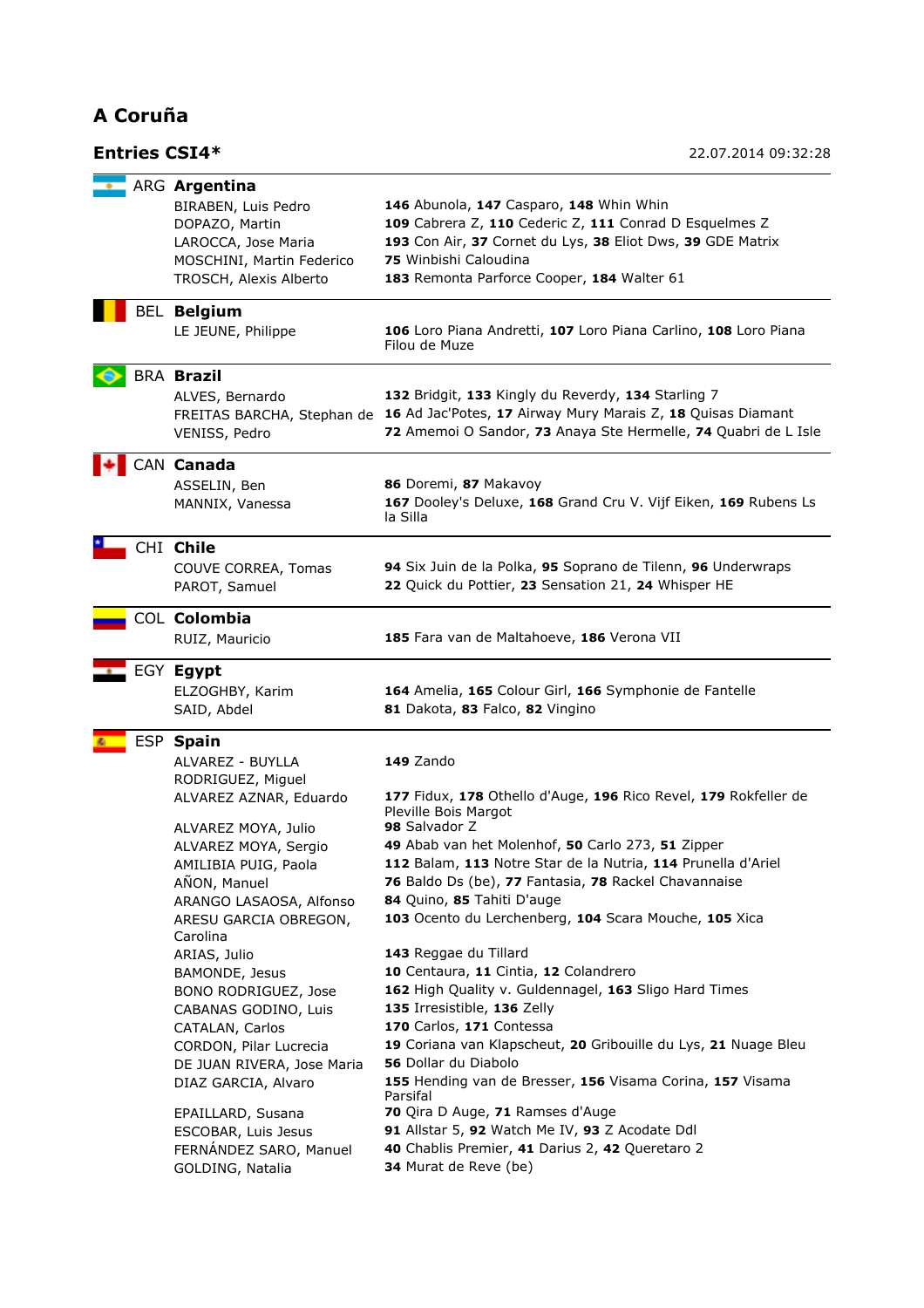|  | SIN Singapore                                                                                              |                                                                                                                                                                               |
|--|------------------------------------------------------------------------------------------------------------|-------------------------------------------------------------------------------------------------------------------------------------------------------------------------------|
|  | FREW, Cara                                                                                                 | 35 Cinemonda, 36 Leopold Pierreville                                                                                                                                          |
|  | AL GHAZALI, Nasser<br>RSA South Africa                                                                     | 137 Delloren, 138 Looping 46, 139 Viking D                                                                                                                                    |
|  | A S                                                                                                        | AL EMADI, Salman Mohammed 88 Diamond Delemma, 89 S.I.E.C. Cosmos Wijngaardhoeve, 90<br>Vivaldi K                                                                              |
|  | AL EMADI, Khalid Mohammed<br>A S                                                                           | 180 Lucrate D?eau Grenou, 181 Tamira IV, 182 Utascha SFN                                                                                                                      |
|  | QAT <b>Qatar</b><br>AL ATTIYAH, Hamad Ali<br>Mohamed A                                                     | 46 Bella Donna 66, 47 Bolandro, 48 Whitaker                                                                                                                                   |
|  | WILSON FERNANDES, Mário                                                                                    | 25 Abanderado Mz, 26 Chiva Do Belmonte, 192 Qui Vive<br>Charboniere, 27 Zurito Do Belmonte                                                                                    |
|  | POR Portugal<br>ELL, Norbert                                                                               | 97 T-Quinta                                                                                                                                                                   |
|  | <b>NED Netherlands</b><br>ASTEN, Leopold van<br>GREVE, Willem<br>THIJSSEN, Leon                            | 67 VDL Groep Amelie, 68 VDL Groep Carina, 69 VDL Groep Zidane<br>129 Avion, 130 Beaumont, 131 Carambole<br>13 Bulavsco, 14 Haertthago, 15 Quintera                            |
|  | FERNANDEZ, Federico                                                                                        | 29 Chanoc, 30 Gitano, 31 Pyrenes de Louzes                                                                                                                                    |
|  | HANI BISHARAT, Ibrahim<br><b>MEX Mexico</b>                                                                | 100 Ajax, 101 Atleet, 102 Emmanuel                                                                                                                                            |
|  | JOR Jordan                                                                                                 | 176 Verdine Sz                                                                                                                                                                |
|  |                                                                                                            | de Mescam<br>MARTINENGO MARQUET, Giulia 174 Fixdesign Funke van 'T Heike, 175 Fixdisegn Pop Lady d'Elle,                                                                      |
|  | BUCCI, Piergiorgio<br>GARCIA, Juan Carlos                                                                  | 121 Casallo Z, 122 Catwalk Z, 123 Renata du Theil<br>60 Blue Boy V. Berkenbroeck, 61 Bonzai van de Warande, 62 Moka                                                           |
|  | ITA Italy                                                                                                  |                                                                                                                                                                               |
|  | IRL Ireland<br>KÜRTEN, Jessica<br>SWAIL, Conor                                                             | 159 Callisto, 160 Cool And Easy, 161 Croesus<br>53 Grafton, 54 Lansdowne, 55 Martha Louise                                                                                    |
|  | WILL, David                                                                                                | 140 Colorit, 141 Lesthago, 142 Mic Mac du Tillard                                                                                                                             |
|  | <b>GER Germany</b>                                                                                         |                                                                                                                                                                               |
|  | JACKSON, Deborah<br>NEILSON, Daniel<br>PINCHEN, Yasmin<br>RENWICK, Laura                                   | 115 Valdelamadre Always First<br>79 Alsager, 80 Varo M<br>43 Ashkari, 44 Bandito, 45 Van de Vivaldi<br>150 Beluga, 151 Bintang II, 195 Heliodor Hybris, 152 Rembrandt<br>Blue |
|  | <b>GBR</b> Great Britain<br>GREDLEY, Tim                                                                   | 4 Unex Billy Dream, 5 Unex Omega Star, 6 Unex Omelli                                                                                                                          |
|  | FRA France<br>BELOOUSSOFF, Valentine<br>CHERONNET, Aldrick<br>EPAILLARD, Julien                            | 172 3Q Coulthard, 173 Clearlake<br>116 Ciska van Paemel Z, 117 Rituel du Sartel, 118 U-Cantis<br>57 Cristallo A LM, 58 Safari D Auge, 59 Sephora Sonzeenne                    |
|  | ROQUET PUIGNERO, Laura                                                                                     | 127 Quilate del Duero, 128 Si Jaloup Petit Joe                                                                                                                                |
|  | MENENDEZ MIERES, Gerardo<br>NUÑEZ RIVA, Santiago<br>ORTEGA PEREZ, Marta<br>ORTEGA QUINTANA, Marcos<br>Luis | 119 Costello Dc, 120 Crespo<br>1 Monalisa LS, 2 Quinto, 3 Vidar (NL)<br>63 Cerano von Hof CH, 64 Clever Girl<br><b>28 Cuba 26</b>                                             |